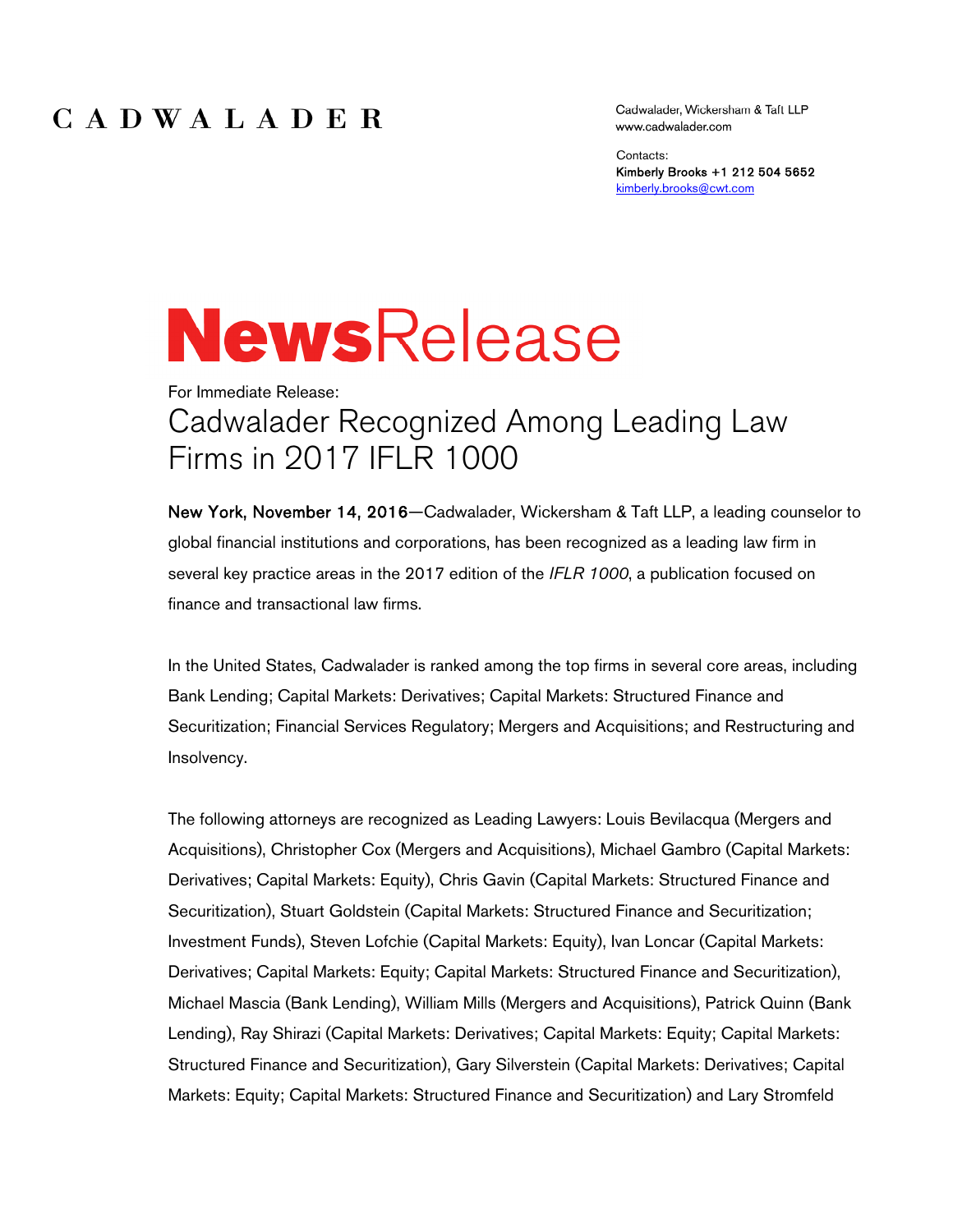### **CADWALADER**

(Capital Markets: Derivatives; Capital Markets: Equity; Capital Markets: Structured Finance and Securitization).

In addition, Andrew Alin (Mergers and Acquisitions; Private Equity: Transactions), Scott Cammarn (Financial Services Regulatory), Matthew Feig (Capital Markets: Structured Finance and Securitization), Jeffrey Nagle (Bank Lending) and Jeffrey Robins (Financial Services Regulatory) are noted as Rising Stars.

Cadwalader is ranked in several categories in the United Kingdom, including Capital Markets: Structured Finance and Securitization; Restructuring and Insolvency: Bond Holder and Fund Representation; Restructuring: Financial; and EU Competition.

Bruce Bloomingdale (Capital Markets: Structured Finance and Securitization), Alec Burnside (EU Competition), Karen McMaster (Restructuring: Financial), Richard Nevins (Restructuring and Insolvency), Yushan Ng (Restructuring: Financial), David Quirolo (Capital Markets: Derivatives; Capital Markets: Structured Finance and Securitization) and Jeremiah Wagner (Capital Markets: Structured Finance and Securitization) are recognized as Leading Lawyers.

In China, Cadwalader is recognized in the area of Private Equity (foreign firm). In Hong Kong, the firm is recognized in Capital Markets: Debt and Capital Markets: Equity, and is noted in Capital Markets: Structured Finance and Securitization.

#### About Cadwalader, Wickersham & Taft LLP

Cadwalader, Wickersham & Taft LLP, established in 1792, serves a diverse client base, including many of the world's leading financial institutions and corporations in more than 50 countries. With offices in New York, London, Charlotte, Washington, Houston, Beijing, Hong Kong and Brussels, Cadwalader offers legal expertise in antitrust, banking, corporate finance, corporate governance, energy, environmental, executive compensation, financial restructuring,